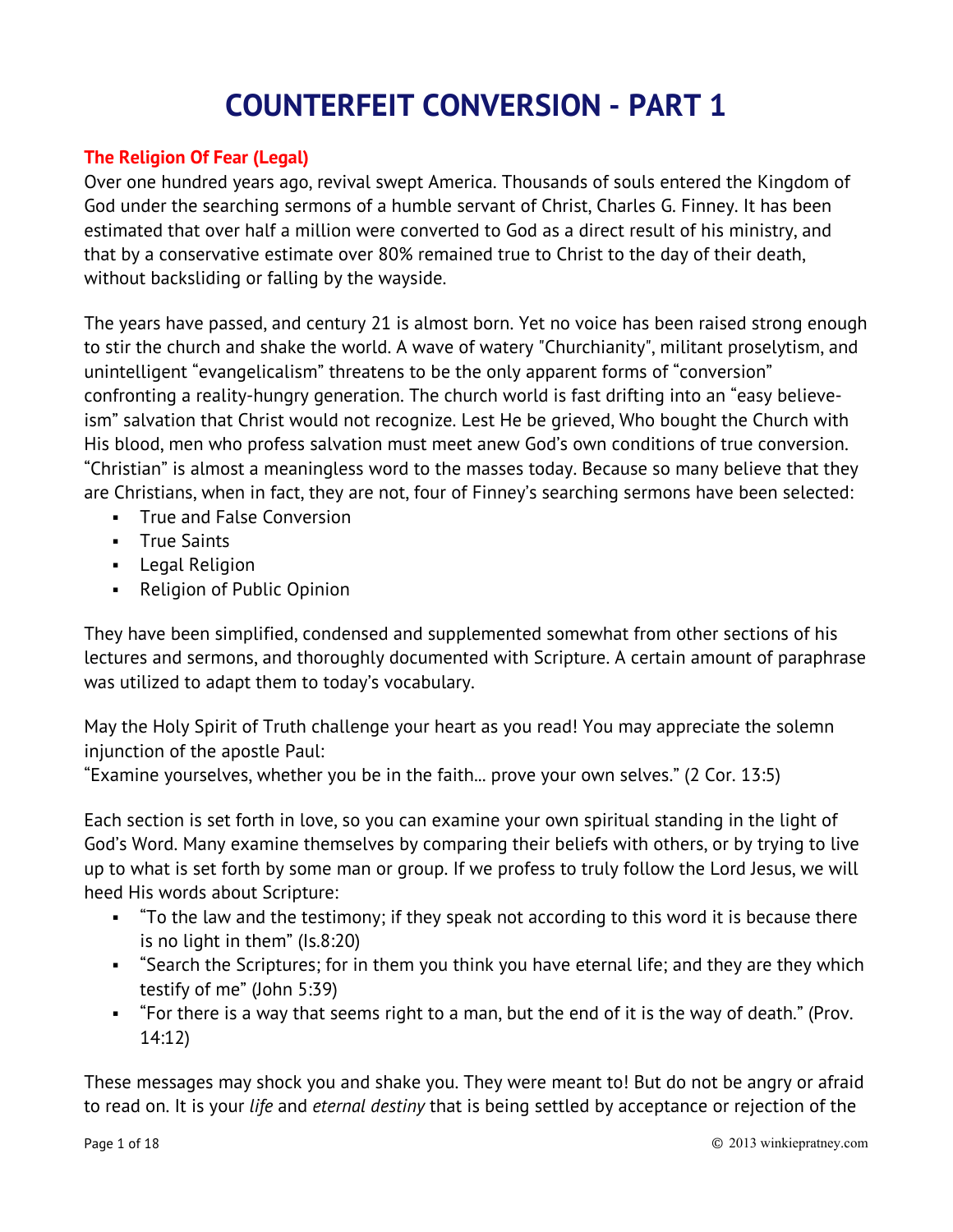Word of God. Only the dishonest fear the truth. If your faith is real, it will stand this searching examination; if it is false, God knows it and you shall know it, too. Do something about it before you go out into eternity. May you feel the same yearning love and compassion that moved these messages over a hundred years ago, and may you have the courage and faith to do whatever you must before the God who searches every heart.

#### **The Religion Of Fear**

God's question to you is not, "What are you doing?" but, "Why are you doing it?" It is possible to be exactly like a true saint in every outward detail, but for a fundamentally different reason. Man looks on the outward appearance, God looks on the heart. Men judge you by the ways and means you live out life, God looks at the reason and purpose for which you are living. Almost any means of religious service can be counterfeited by a deceived person, but unless there has been a change of heart, or ultimate purpose, nothing he does is true religion. He is possibly intensely religious, but still may be totally selfish. The true test of real faith is, is he or she motivated basically by hope and fear, or love?

#### **The natural state of all men before true conversion is wholly selfish.**

Selfishness is supremely seeking ones own good because it is his own. There is a difference between selfishness and self-love. Self-love, is simply a built in desire for happiness and dread of misery. This is natural, and essential. It is not sin. But selfishness is the desire of happiness and dread of misery above the rights of all other's, including God. He who is selfish places his own care above any interests of greater value, such as the glory of God and the highest good of the universe. And every unconverted man knows that all other such men are selfish. He conducts all his dealings with others on this basis. Scripture calls selfishness sin, and pictures it as a wrong choice of life, or purpose; a wrong ultimate motive of the heart. (I Kings 11:9-Il; 15:3; 2 Chron. 12:14; Ps.28:3; 66:18; 78:37; 95:10; Jer. 17:9-10; Ezek. 14:2-3; 18:30-32; Mt. 5:27-30; 9:4; 13:15; Mk.3:5; 7:18-23; Lk.21:34; Acts 8:21; 18-24; Rom. 2:4-6; Heb.3 :17-15)

#### **A man who lives in a converted state is not supremely selfish, but loving, or benevolent.**

A true child of God does not live to please himself. Benevolence, (good-willing), is unselfishly choosing the good of others. This is God's state of mind. God is love. (I Jn.4:16) He unselfishly chooses the highest good of His universe. This love, or benevolence, forms the whole of His character. Everything God does is an expression of His love. It sums up His every action and is the motive behind His every choice. God is purely and unselfishly loving. He does not make His creatures happy just to promote His own joy, but because He loves their happiness and chooses this for its own sake. He does feel happy Himself in bringing them joy, but He does not do it to gratify Himself. And this love is holiness. It is the only basic law God requires of men. (Mt. 22:36- 40; Mk. 12:28-34; Lk. 10:25-28; Rom. 13:8- 10; Gal. 5:14; I Tim, 1:5; Jas.2:8-10)

Page 2 of 18 **Contract 2 of 18** Contract 2 of 18 Contract 2 of 18 Contract 2 of 18 Contract 2 of 18 Contract 2 of 18 Contract 2 of 18 Contract 2 of 18 Contract 2 of 18 Contract 2 of 18 Contract 2 of 18 Contract 2 of 18 Con A true child of God is like Him in this way. This does not mean that no one is truly converted until they are purely and perfectly as loving as God is, but that their prevailing choice of life, and supreme purpose, is benevolent. They sincerely seek the good of others for its own sake, not just to make themselves happy or escape punishment. Just as certainly as the converted man yields obedience to God's law, "You shall love the Lord your God with all your heart and soul and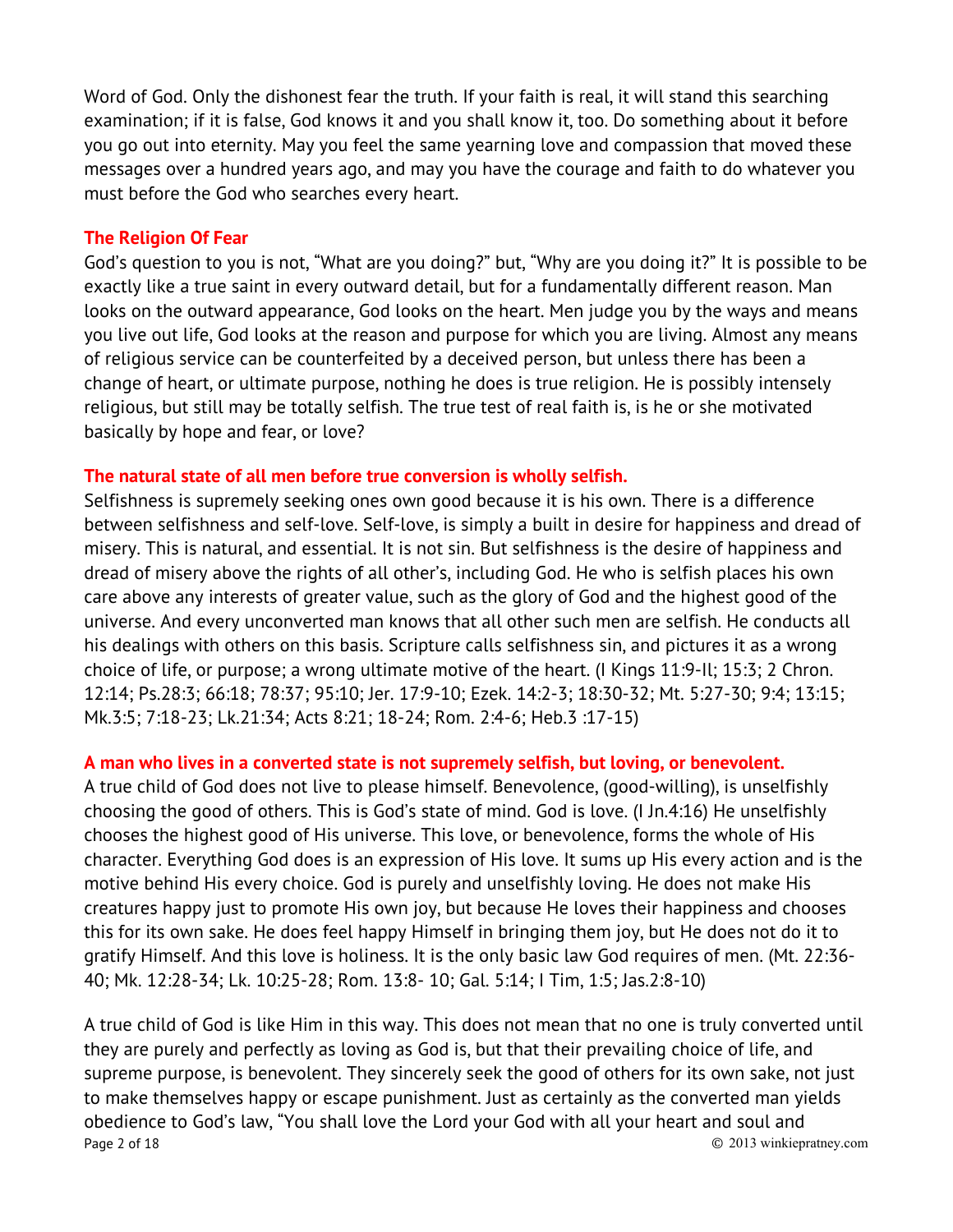strength and your neighbor as yourself," he is like God. He is benevolent, and a true Christian. (I Jn. 4:7; I Pet. 1:16; Jude 21; Rom. 13:10; I Jn. 5:3; John 15:9-14; 17:14-26; I John 4: 16-17)

# **True conversion is an ultimate change from a state of supreme selfishness to benevolence.**

It is a change in the HEART, or ultimate purpose of life, not a mere change in the way of living. A man may change his outward actions, and yet live for the same purpose. It is the intent, or design of his actions that give them character, and not just the means used to carry out that intent or purpose. Conversion is a change in the whole life end, from serving self to serving God and others. The true Christian chooses as his goal the glory of God and the good of His Kingdom. He chooses this goal for its own sake, because he sees it as the greatest good, above even his own individual happiness at times. He is not indifferent to his own happiness, but he prefers God's glory because it is the greater good. He chooses the happiness of others according to their real importance as far as he is able to perceive it. He no longer lives for himself; he begins to live in love for God and others. This change is total and ultimate, involving the whole personality. (Matt. 6:22-24; 7:17-20; 12:33-35; Jn. 3:19- 21; Rom. 6:16-18; 2 Cor. 5:17; Tit. 1:15; Js.3:10-11)

Has this *change* taken place in your life? As you read this, you are in one of the two classes above. The supreme end of life you have chosen is determining your own destiny. Do you know which class you belong to? Do you know if you truly love God or are just seeking His favor and aiming at heaven for your own benefit supremely?

I assume that you are perfectly sincere, and possibly even very zealous in your faith. This test will not look however, at what you do. It will not question what you believe. It will simply expose one thing for you; whether or not you are selfish or a true child of God... whether or not you meet the basic requirement of true Christian faith; to love God supremely, and your neighbor as yourself. You can check your own conduct against the following, know for certain your true character, and if necessary, be ready to change it to discover the thrill of true conversion.

#### **Hope and fear - or Love?**

There are only two basic principles on which any government, human or divine is based; fear and confidence. All obedience springs from one of these two principles. In one case, people obey from hope of reward (for themselves) or fear of punishment (to themselves) and is the essence of the selfish man's life. The other class obey from love and confidence in the one in authority. Consider two children. One obeys his Dad because he trusts him. He has a faith, which works by love. The other yields only an outward obedience from hope or fear, because he does not trust him.

So are the lives of the true saint and the counterfeit. The true saint has confidence or faith in God that leads him to obey, and wholly submit himself into His hands. The counterfeit, like the devil, has only a partial faith and partial submission, He believes and trembles.

(Jas. 2:19) So a person may believe that Christ came to save sinners, and on that ground may submit to be saved for his own safety, without submitting to be led and ruled by Him. His submission is only on the selfish condition that he will be happier. It is never with that unreserved trust in God's character and love that leads His true child to say, "Thy will be done."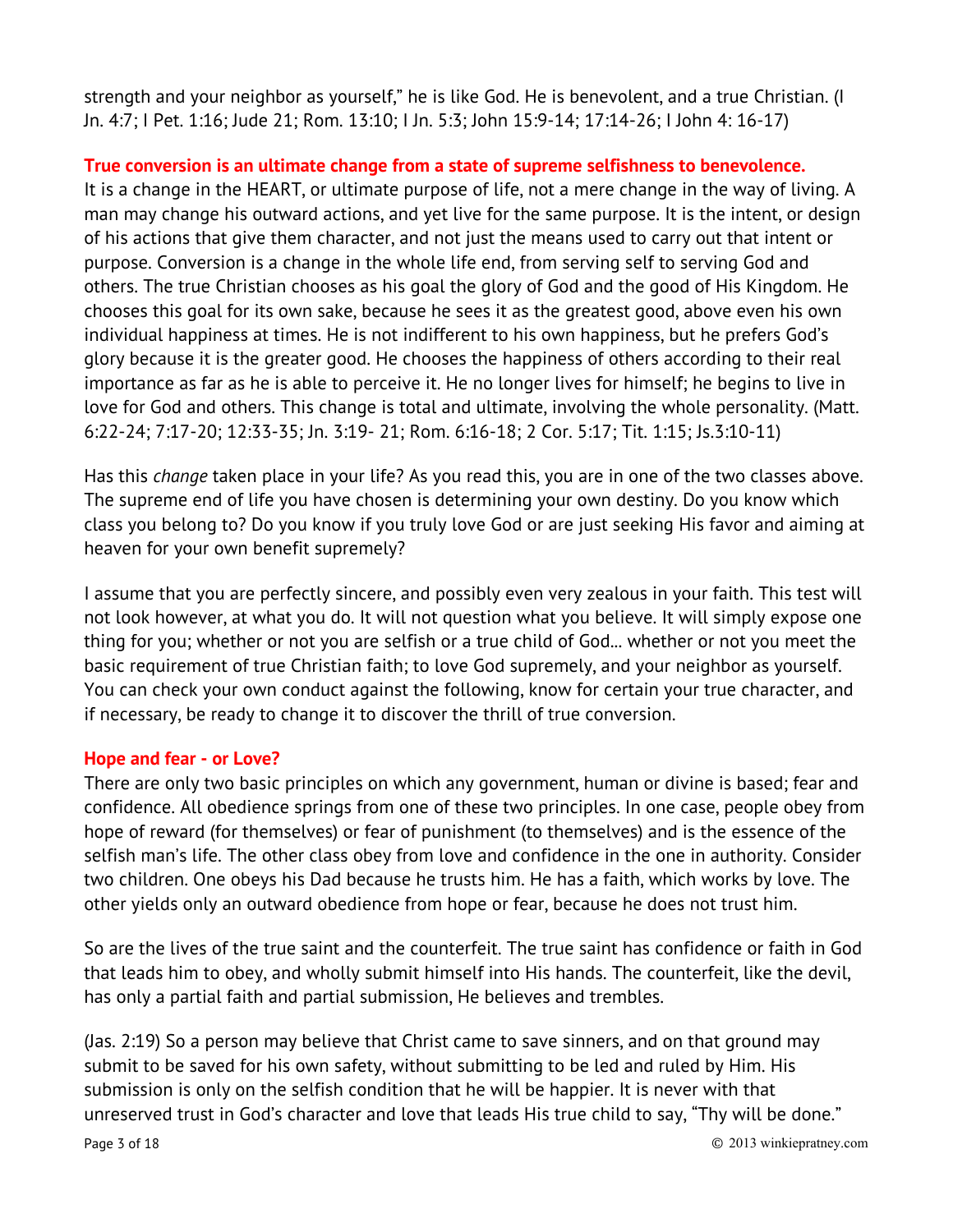The counterfeit's faith is the religion of fear. It is the religion of law, and not of love. It is totally selfish, and totally non-Christian. It is outward only, and hypocritical. True faith is a faith of the heart and the only acceptable faith in God's eyes.

You can tell a man or woman in the religion of fear. Some of their characteristics are:

### **They serve God like taking medicine.**

The counterfeit convert obeys God, not because he loves Him, but because he hopes to get something good out of it for himself. The true child of God delights in doing God's will. When Christ and the Gospel is loved for their own sake, there is no weariness or struggle in serving. His commandments are not grievous. (I Jn. 5:3; Matt. 11:30; 23:4; Lk. 11:46) Do you enjoy Christianity or do you serve God basically only for what He can do for you? The man in the religion of fear reads the Bible and prays because he knows he should. It would not do to say you are a Christian and not read the Bible! But they do not enjoy it. They never go to prayer meetings unless it is absolutely necessary, or unless it will be of some benefit for them. When they do go, they are cold, dull, listless and lifeless, and glad when it is over. Their only enjoyment in religion is chiefly one of anticipation; they hope they will be happy in the next world, but never enjoy the service of God in this one. The true child of God already enjoys His peace; heaven has begun already in his soul. He has eternal life now, not merely the prospect of it. He has the very feelings of heaven in his life. He anticipates joys higher in degree only, not of a different kind, in heaven itself. He is not waiting until he dies to taste the thrill of eternal life. (John 1:12; Rev. 3:20; John 11:25-26; 14:23-27; 15:3-11; Rom. 5:1; 14:17; 18:13; 8:1-17; Mk. 12:28-34; I Jn. 3:2)

#### **The do what they have to, not what they really want to.**

The counterfeit convert is moved by his convictions, not his affection. His "faith" is the religion of fear. He is driven by warnings, not drawn by the love of God. (Jn. 10:3-5; 2 Tim. 1:7; John 10:14,16,27-28; 3:29-30) He regards the law of God for fear that God will pass him by if he does not, but he does not LOVE to do what God requires in His law. He is filled with the spirit of fear, lest he make the wrong move or do the wrong thing. God is not a loving and compassionate heavenly Father to him, but a stern, exacting taskmaster. (1 Pet. 2:7; Heb. 10:7) He is more or less strict in religion according to what he knows to be right, and more or less miserable to the degree his conscience bothers him. He knows what is right, but does not have a heart to do it. The more he knows, the more miserable he be- comes. (Matt. 23:23) Here is a key difference. The true saint prefers obedience; the counterfeit purposes or intends it, but usually fails to do so. He knows he should, like Paul before his conversion, (Rom.7), but fails, because his heart is not in it. (Ezk. 33:31-32; Matt.21:28- 31; Lk.6:45-46)

# **A counterfeit convert has a basic motivation of fear, not love.**

He is not only afraid of hell but of punishment, judgment and disgrace in men's eyes. He still lives for himself, thinks of himself, and seeks his own happiness and safety supremely.

These fears keep him outwardly moral. He keeps up a kind of obedience that is formal, heartless, loveless and completely worthless. (Matt. 15:1-20; 23:4, 13-33; Gal.4:3-12; 8:4- 6)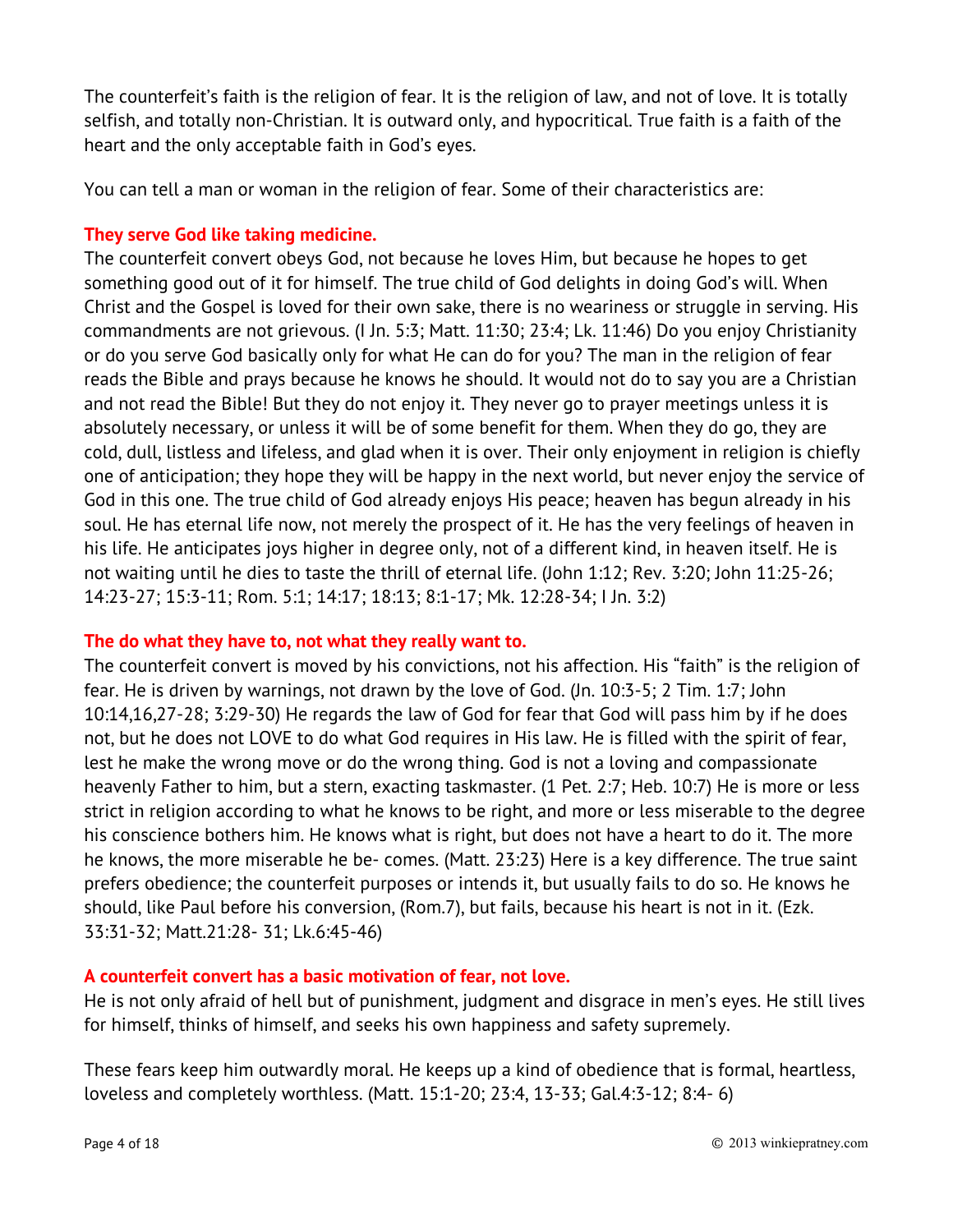His happiness in religion is only his hope of heaven or reward. Most of his joys are those of anticipation, because he is not really happy doing right and loving God here and now. This is not his purpose, but the way he has chosen to try to get his own happiness. When his hope of heaven is strengthened, he enjoys religion a great deal. But the true saint is happy serving God anywhere, in anything. He is not interested in saving his own life, because he has lost it. (Mk.8:34-35; Lk. 9:23-24; 12:24-26; 14:26) He would even be happy in hell if he could do God's will there, for he would still be doing the things in which his happiness consists. (Ex.32:30-32;Mk,8:35; 10:45; Rom.9:3) If the duties of faith are not joy to you, and your happiness rests on the strength of your hopes, you have no true faith; it is all selfishness. (Phil.2:21; 1 Tim. 3:2a, 5) This does not mean that true saints do not enjoy their hopes; but it is no great thing with them. They think very little about them. Their thoughts are taken up with God and saving others. (Matt.25:31-46; I Cor. l0:23- 33; Rom. 14:5-8; Phil. 3:3-14)

#### **They are more afraid of punishment than sin.**

The counterfeit keeps on sinning, because he does not really hate sin; only punishment for it. The true child of God is more afraid of sin than punishment. He does not ask, "If I do this, what will happen to me?" But feels, like Joseph, "How can I do this wicked thing and sin against God?" (Gen.39: 7-9; Ezek. 8:12; Job.31:33-34; Rom. 2:16-29; 2 Tim. 2:19) The counterfeit keeps committing the same sin by convincing himself that God will forgive him eventually and he can always repent of it afterwards.

Because the counterfeit lives in known sin, he likes to hear sermons on the security of the believer, on God's grace and mercy, on His long-suffering. His only trouble is that he does not realize the majority of these scriptures do not apply to him, because he is not saved at all! Proof positive of this is his love of sin more than God; he likes to be soothed along in it, not shocked out of it; comforted, not challenged; assured, not examined. His conscience bothers him so much already that he cannot stand sermons that throw further light on his true state. (John 3:19-20; 9:39-41; 12:44-48; Matt. 13:40-43)

His greatest blessings come out of hearing sermons on saints who sinned. He fondly imagines God exposes such tragic failures to set precedents for those who would follow His Son. Instead of such stories breaking their hearts, that men of God should fall so low; instead of accepting this as a message to watch and pray, to keep under the body lest they should become a castaway - they actually enjoy it! They see themselves in the saint's sin; they feel strengthened, not shocked; glad and not grieved. If their own souls can be temporarily assured, they care very little what happens to the rest of the world. They like sermons that give them a license to go on in sin. They prefer ministers who can preach with conviction on abstractions. Listen to them pray, and they basically pray for their own salvation. (Lk. 18:9-44; Jn. 9:31-34)

# **They have a spirit of GET instead of GIVE.**

Page 5 of 18 **Contract 2013** winkiepratney.com **COLL** True Christians enjoy giving and helping others more than being helped by others because they love. Their hearts are set on the highest good, and their deepest, sheerest joy is to be able to do it. (Matt. 20:28; Mk. 12:42-44; Lk. 3:11; 2 Cor. 12:9-13; Heb. 12:2) Counterfeit converts are always looking for ways to get from others whatever they can. Especially is this true in daily business, if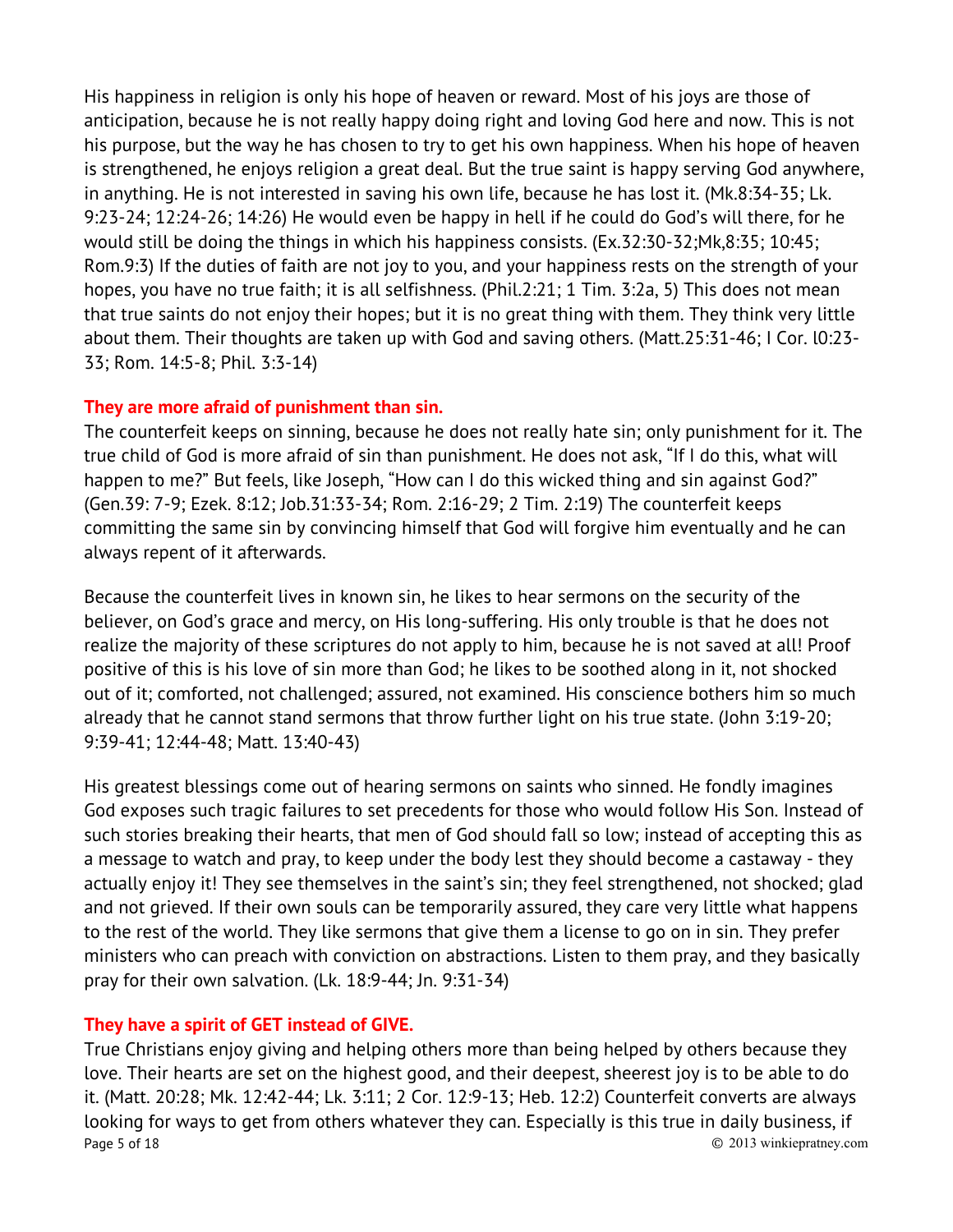selfishness rules our conduct there with men, as sure as God rules we are selfish before Him. A man in the religion of fear finds it hard to give anything of his to God. He may have to, to keep his reputation, but it bothers him no end. (Lk. 6:30-35; 16:11-16 Matt. 25:41-45; I Jn. 3:16-17) The counterfeit never enjoys self-denial. If a man sets his heart on anything, he enjoys everything he saves for it and the more he saves from other things to give to this, the more he is pleased. The phony finds it hard to give to Christian work; it is easy to see that his heart is not in it. It gives him a pain in the neck to give to God. He cannot understand the joy of unselfish giving, to advance God's kingdom, be- cause it drains resources from his own little world where he rules as king. (Deut. 15:7-11; Matt. 10:9; 13:44-46; 19:29-30; Luke 12:13-34; 16:19-25; 18:18-30)

#### **Their prayers and cares for others are born out of fears for themselves.**

The counterfeit is chiefly afraid of hell himself, and when he is strongly convicted he is afraid that others may go there too. The true saint prays for the sinner because he has a sense of the evil of sin which sinners commit, the counterfeit because he has a fear of the terrors of hell. The phony prays for a sinner's safety. The Christian prays for safety from sin. Christians feel compassion for the sinner, but grieved anger on God's behalf for the sinner's rebellion. The man in the religion of fear feels more sorry for the sinner than for God, because he shares his sin and sympathizes with him. A counterfeit can never under- stand how God could allow a loved one to go to hell. They feel more for the "loved one" than for the God whose heart the rebellious "loved one" has broken. Christ's words commanding supreme love of His followers over all other earthly loves have no meaning to them. They do not supremely love Him; they love themselves, and everything connected with their own happiness. (Matt. 6:33; 22:36-40; 10:37-39; Lk. 14:25-26)

It is not extravagant to say that the religion I have described appears to be that of a very large majority in the church. To say the least, it is to be feared that a majority of professing Christians are of this description. To say this is neither unloving nor censorious.

This religion is radically defective. There is nothing of true Christianity in it. It differs from Christianity as much as the Pharisees differed from Christ, as much as the Gospel faith differs from legal religion, as much as the faith of love differs from the religion of fear. Now, let me ask you, to which of these two classes do you belong? Is Christ the center of your life, or are you trying to fit Him in for your own happiness? God knows if your faith is the religion of fear. Why be afraid any longer? Why try to find happiness in serving yourself? Will you come, and trust Him simply as a child, to live no longer for yourself, but to live in love for God and His glory?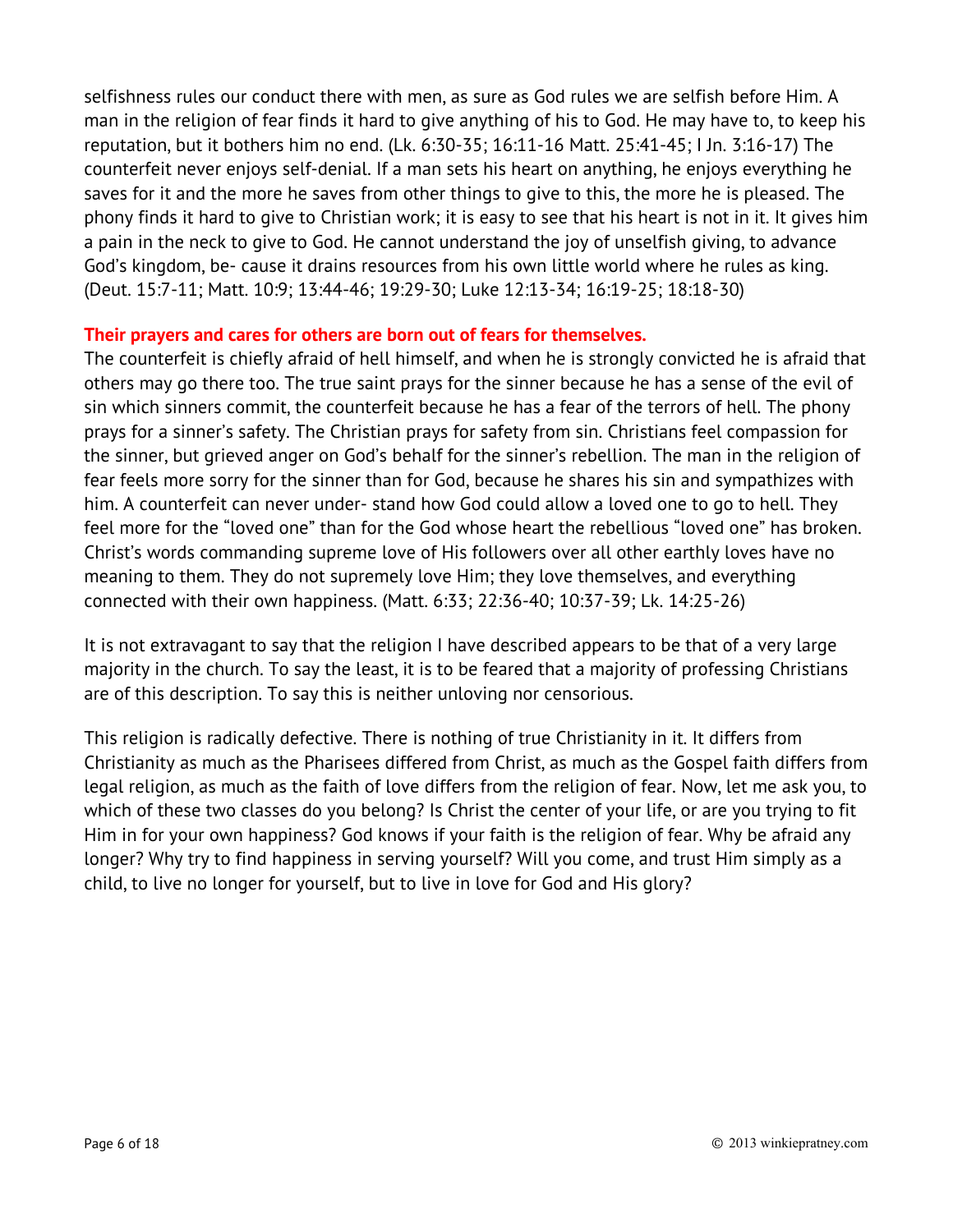# **COUTERFEIT CONVERSION - PART 2**

#### **The "Carnal Christian"**

Much is said today about the "carnal Christian." Such a one, we are told, has made Jesus "Savior" but not Lord. It appears by this that a man can be saved, but not surrendered to Christ; following Him, but still serving self. And it is easy to see why this idea has arisen. Preachers and personal workers are at a loss to explain the strange contradiction of a self- pleasing, self-centered person who claims the name "Christian" without bearing any resemblance to this Savior they profess to love. Yet ask them, "Do you believe in Christ? Have you accepted Him as your personal Savior?" "Oh, yes," is the invariable answer. If these are all the basics, they are apparently in order, so another source of counsel must be sought other than conversion.

Out of a morass of uncertain Christianity, men have looked for a way to distinguish between an "effective" Christian who lives like his Lord, and the "believer" who seems no different from his pagan neighbor. The distinction has been made between making Christ *Savior* and believing Him for salvation and making Him *Lord* that He might use this person for service. This "carnal Christian" becomes a *middle stage* person. He may partly serve God and at the same time partly serve himself. His ticket to heaven is guaranteed; his discipleship is optional. All this, we trust, can be substantiated by Holy Scripture. Can it?

Just what does *God* have to say about the "carnal man"? Before examining this question, you should understand that God looks at the heart of man. Whatever you are on the out- side, God looks at your heart. He knows the real reason why you live the way you do. Because of the simple fact that almost every Christian duty and feeling can be imitated or duplicated by the unsaved man, we will concentrate on God's analysis of conversion and God's verdict on this issue. It will do no good to ask, "*What* are people who call themselves Christians, doing today?", and make these findings the criterion of true faith. Our guide must be the Bible, for on the evidence of this Holy Book, rests the final truth of each matter of faith.

Just how much like a Christian can a sinner be? The Bible answers, *exceedingly* so. It tells us that an unsaved man can be strictly moral in his outward life (Matt. 23:8); outwardly very prayerful (Mk.12:40); zealous in religion (Matt.23:15); and conscientious in doing what is expected of him. (Matt. 23:23) None of these things are necessarily the sign of a true child of God. An unsaved man may be very much like a Christian in desires; to be of some use to others, to make converts and give money for the work of religion (I Cor. 13:3; Matt.23:15; Lk. 18:12). But desires are not the measure of true faith. The sinner may hate the same things a Christian hates but for a totally different reason, and that difference brings him a totally different destiny. It is the *heart*, or the *supreme*, *ultimate choice* man lives for that determines whether he is a true Christians or not in God's sight. If the heart is wrong, everything else is wrong, no matter what is done outwardly. Either your heart is set on serving Christ supremely or it is set on serving yourself supremely. You are loving or you are selfish. You are living intelligently or unintelligently. You belong to God or you do not. (Matt.6:22-24; 7:17-20; 12:33-35; Jn.3:19-21; Rom.6:16-18; 2 Cor. 5:17; Tit. 1:15; Jas. 3:10-11)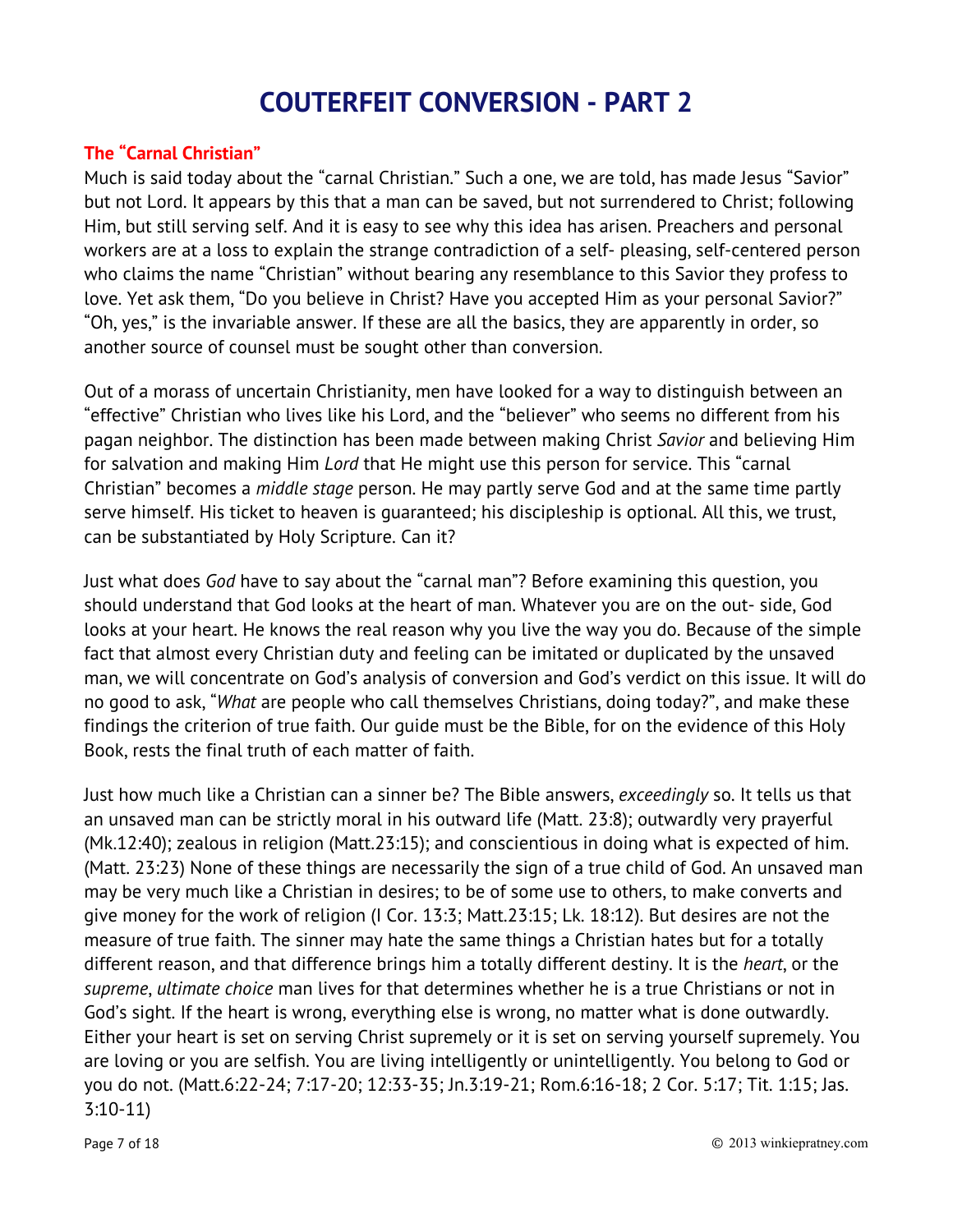#### **It's Hard To Tell the Phony (Sometimes)**

The sinner may want to *glorify God*, and still be unsaved! The true saint does this because he *loves* Him, and wants to see Him glorified; the counterfeit, because he believes this is the way to be saved, and desires it as a means to *his* great end, *his* own benefit. The counterfeit may want to *repent*, because he is afraid if he does not he will be lost; the Christian repents because he hates sin itself, because it dishonors God. They may both *believe in Christ*; the true saint because he loves Him; the other, that he might have a hope of Heaven.

They may both feel like obeying God; the Christian, that he might be more like his Lord; the counterfeit because he wants the rewards of obedience. Desires are the same; the heart, in each case, totally different. One is saved; the other is not.

They may also agree in actual *affections* and *resolutions* towards certain things. A counterfeit may even "love," (as far as *feelings* are concerned), such things as the Bible, prayer and witnessing, even "love" Christ and the Father - *yet still be unsaved! Feelings* are not the true test of faith. God sees the heart, and the essential difference is this; the true saint loves God with the unselfish love of trust and obedience, because he sees His character to be supremely excellent and lovely and he loves Him for His own sake. The counterfeit "loves" God with a feeling of "buddy-buddy" affection, because he thinks God is his particular friend that is going to make him happy forever, and why shouldn't he love Him? (Matt.5:46) The Christian loves Christ because he has responded to His love provision for us to return to God. (I Jn. 4:19) The phony loves because he thinks God is going to save him from Hell and give him eternal life among other things, and he connects the friendship of Christ with his own selfish interests. The saint loves Him for what He is; the counterfeit, for what He gives. One seeks the Giver; the other, His gifts. One gives himself to God to do whatever He asks; the other comes to get whatever he can for himself, his own happiness and his own selfish purpose in life. (John 6:26-29; John 2:24)

Both true and false may feel badly about the low state of religion or church; both hate infidelity, injustice, and prejudice. The true saint, because it is opposed to God, to holy living, and to his Kings' Kingdom. The counterfeit, because it injures an interest in which he is concerned, (for himself, of course), and if allowed to spread, will injure his hopes for happiness, oppose the religion he has chosen, and run contrary to his own views and opinions. (Matt.5:20) A man can even "hate" sin and yet not forsake it, being no more a Christian than the devil. How often an addict hates drugs because they have ruined him, but not for sins' sake. He hates their bad effects, but loves the sin itself. Both may attend religious meetings, pray in secret, be self-denying and even be willing to suffer martyrdom for their faith. Yet, even in these, the basic motive of each may be utterly opposed. One has truly changed his direction and supreme purpose of life from living for self, to living for God. His life is moved and marked by love; he unselfishly chooses the highest good of God and the universe to the best of his knowledge. The other has merely changed his means of serving himself, from the secular to the religious. His life is marked and motivated by selfishness. He wants his own happiness above the interests of everyone in the universe, including God.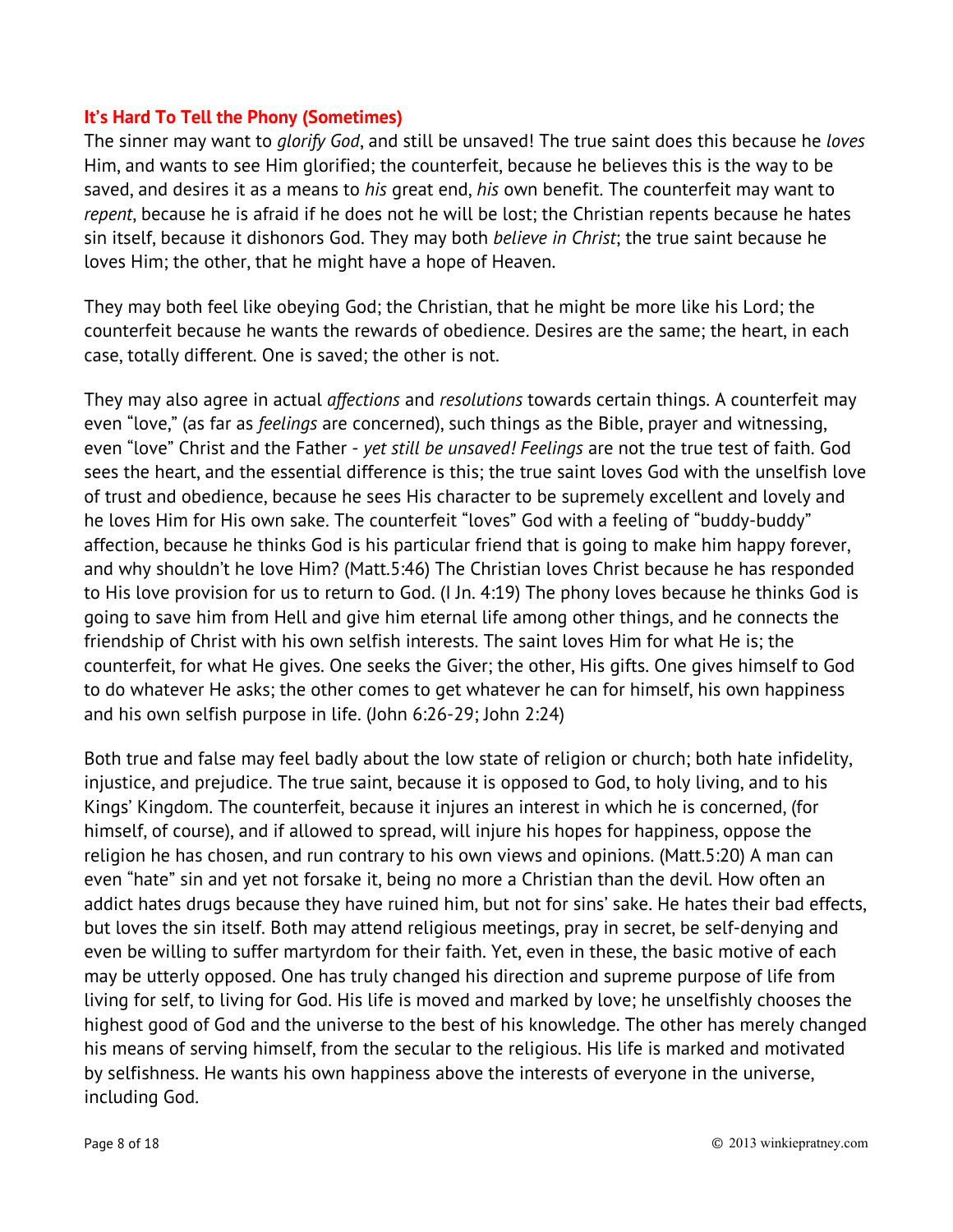Now, if the Bible be our guide, it is clear that a man cannot truly be called a Christian when he is supremely selfish. And if the "selfish Christian" cannot be found in the Bible, as far as God is concerned; there is no such thing. Yet it is said that the Bible teaches this, and such a person may be called a "carnal Christian". Let us first examine the Bible signs of the carnal man, to see whether or not we may call him at least a partial Christian.

The word "carnal" comes from the Greek root "sarx" (flesh) giving "sarkikos" meaning "fleshly." Each time the word "flesh" or "fleshly" is used in the Bible describing a moral action, it can be replaced by the word "carnal". The two words are the same in Greek; they only differ in some English translations. Let us first of all list the signs of the carnal man as opposed to the spiritual man in Romans chapter 8:

| <b>CARNAL MAN</b>                               | <b>SPIRITUAL MAN</b>                                              |
|-------------------------------------------------|-------------------------------------------------------------------|
| Condemned (Rom.8:3)                             | No condemnation (Rom.8:I)                                         |
| Walks after the flesh                           | Walks not after flesh (Rom.8:4)                                   |
| Under law of sin and death                      | Free from law of sin and death (8:2)                              |
| Minds things of flesh                           | Minds things of Spirit (8:5)                                      |
| Carnally minded is death                        | Spiritually minded is life, peace (8:6)                           |
| Enmity (enemy) against God                      | Friend of God (8:7) cf. Jn.14:15-21, 14.                          |
| Not subject to God's law                        | A subject of God's law (Rom.13:8-14)                              |
| Cannot be subject to law (cf.<br>Matt.12:33-35) | God's law the rule of his life (cf. Matt.<br>7:13-27; I Jn.2:3-7) |
| Cannot please God (Rom.8:8)                     | Pleases God (Jn.14:21; 16:27)                                     |
| In the flesh (Rom.8:9)                          | Not in the flesh (not carnal) (Rom. 8:l)                          |
| Out of Christ                                   | In Christ, if Spirit indwells (Rom.8:9)                           |
| None of His (Rom.8:9)                           | A child of God (Rom.8:16)                                         |
| Shall die (spiritual death) 8:13                | Shall live (Gal.3:2-3; 5:24)                                      |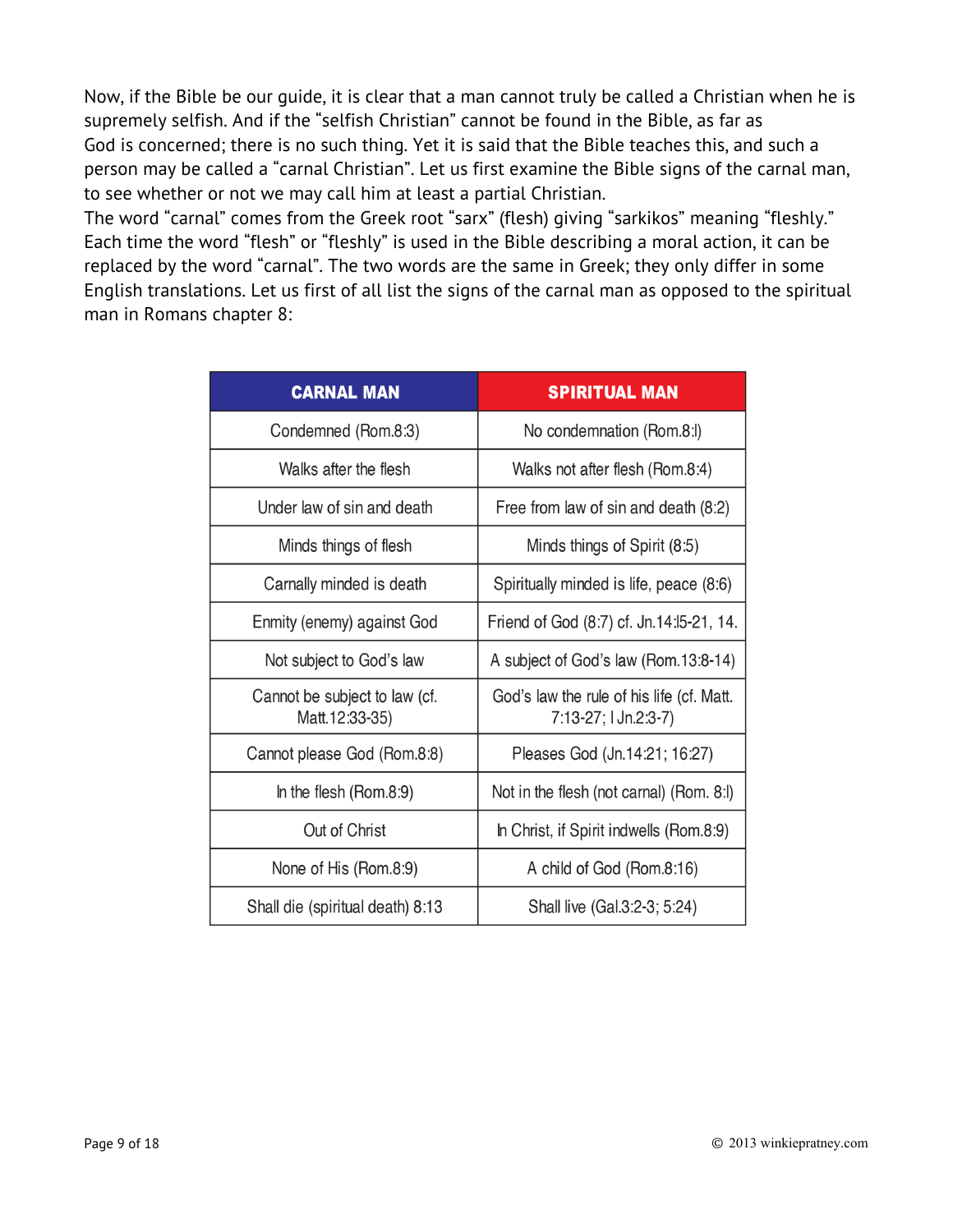Paul lists another set of signs characterizing the carnal man in Galatians 5:16-26.

| "WORKS OF THE FLESH" | actions of the CARNAL MAN |
|----------------------|---------------------------|
| Adultery             | Wrath                     |
| Fornication          | *STRIFE                   |
| Uncleanness          | *SEDITION                 |
| Lasciviousness       | Heresies                  |
| Idolatry             | *ENVYINGS                 |
| Witchcraft           | <b>Murders</b>            |
| Variance             | <b>Drunkenness</b>        |
| <b>Emulations</b>    | AND SUCH LIKE             |

... "of the which I told you before, as I have also told you in *times past* that *they which* do *such things* shall **not** *inherit* the Kingdom of God." (v.21)

\*NOTE especially these starred characteristics for later reference.

Another list of the characteristics of carnal people is given in 2 Peter 2:9-22. We are told that they are ungodly and are reserved for judgment (2:9). Those singled out for the worst judgment are those who have known the Gospel and still live selfishly and carnally. They "walk after the flesh" in the lust of uncleanness and despise government, (rule or authority; immediately, of a society, but ultimately of God, refusing His Lordship). (2:10)

They are self-willed and self-loving, (AMP 2:10) showing most of the signs of the people in Galatians 5:16-26: fornication (2:14), uncleanness (2:10), lasciviousness (2:2), emulations (2:18), sedition (2:10), heresies (2:1) drunkenness and revellings (2:13). These men are cursed (2:14), they have forsaken the right way, gone astray (2:15) slaves of sin (2:19). "...to whom the mist of darkness is reserved forever" This does not sound like heaven!

It should be reasonably evident now, that a man who claims to be a "carnal Christian" does not have a very promising future, because his life is identical with the unsaved man. He is a slave to the flesh, a servant of his own desires and as such a rebel against the good rule of God, righteousness, and holiness.

But it is asked, "Didn't Paul address the Corinthian Christians as 'carnal' in I Cor. 3:1?" Since this is the only passage where the word "carnal" is used where a superficial reading might give the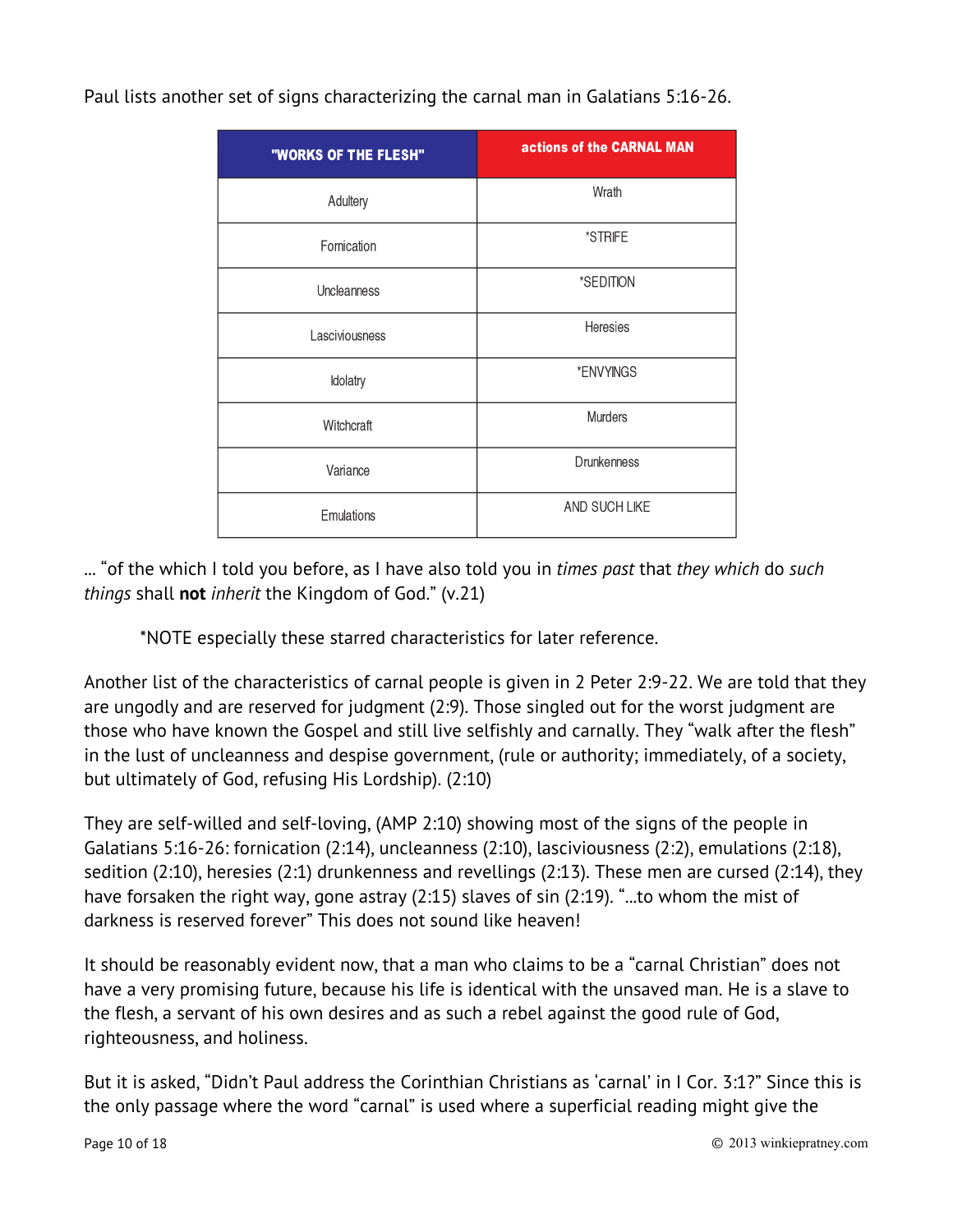impression of a "selfish Christians" - notwithstanding the above Scriptures listed by Paul himself against this very idea, let us examine it in detail. If the "carnal" Christian philosophy is not taught here, it is not taught anywhere in the Bible. And if it is taught here, this passage is in direct contradiction to those already studied.

## *NOTE in introduction*:

- 1. Paul's audience will, of course, include the unsaved (cf. his letter to the Romans 1:7-8 and 2:1-24. Also to the Galatians (cf. Gal. 1:1-5 and 3:1-5);
- 2. He specifically states the criterion of those he addresses as saints, those sanctified in Christ, (set apart in Him, not following sin, living like Christ as 1 Jn. 4:17) (1 Cor. 1:2.)

#### **SETTING ANALYSIS: I Cor.2:9-16**

1. Paul came under the direction and guidance of the Holy Spirit, not his own powers. The purpose of his visit, (and letter), is to combat faction, division, and false teaching not of the Holy Spirit. This implies:

a. That he has God's authority to tell them something from Him;

b. They may not like what he has to say;

c. No matter whether they do or not, they had better be prepared to act on his words! 2. He amplifies his purpose (showing more of Christ's glories for those that love Him, (I Cor.2:6- 11), then says that the Spirit shows men God's right and goodness. Accordingly:

- a. Spiritual men are taught of God what is wrong in situations (vs.11-15)
- b. They do not live in sin (v.15; cf. I Jn. 1:5-7; 3:4-8)

c. God knows and shows what is right to spiritual men, who have His mind. (v.16) however...

This sets the atmosphere for a searching, but loving rebuke. Paul has heard of some very suspicious activities still going on in this Corinth church. Sin could only occur if:

- 1. Some Corinthian Christians still thought some sins might be allowable or even justifiable through either lack of light or false teaching;
- 2. Some sinners in the church were still successfully posing as true Christians.

From this, Paul says: "I, brothers, could not speak to you as spiritual (men) but as carnal (natural, fleshly, unsaved men) as babies in Christ (or; as uninstructed people in the Word of God as to what a Christian should be like). He explains further by saying the first time he spoke to them, they had so little light they hardly seemed like Christians, so he had to give them "milk" (simple, basic facts of true faith for conversion). But, now some have still not changed! A "baby'' Christian is not partially selfish and "growing" from partial repentance and commitment to complete repentance. All true men of God have forsaken all known sin, and are not knowingly living in sin. A Christian "grows" by responding to moral light given and disciplining new areas as God reveals.

If they were babies, they should have learned last time. There was only one other explanation for such sin problems continuing under the light of truth he had given them:

"For you are yet (still must be unsaved) carnal; for whereas there is among you: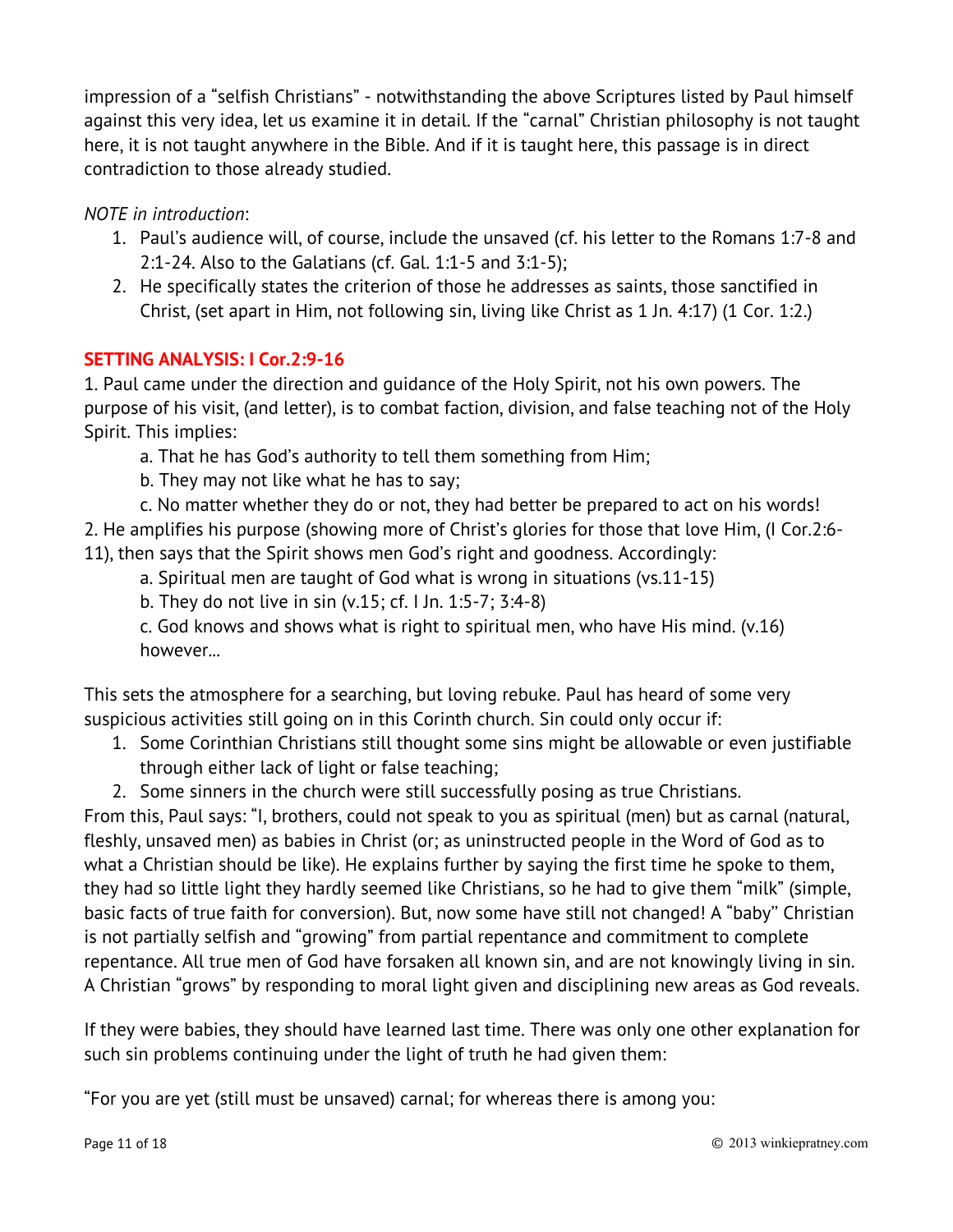- $\blacksquare$  ENVYINGS: (zelos cf. Rom. 13:13; Jas. 3:14.15; I Cor. 13:4; but especially Gal. 5:21)
- STRIFE: (eris cf. Rom.13:13; 2 Cor. 12:20; but especially Gal. 5:20 as above)
- DIVISIONS: (dichostasia "a two-fold upstanding", used only twice elsewhere in Scripture; Rom. 16:17 as "faction", and Gal. 5:20 as sedition)

"...are you not *carnal*, and walk as *men*?" or "Are you not worldly-minded and behave like the unconverted" (Berk.) (I Cor.3:3)

*Notice carefully*: Paul makes no case for a selfish Christian at all. There is no option here to forsake all sin; it is an absolute *necessity*. No honest Bible scholar could at all justify the salvation of a man who still lives in sin. If he does not know what he is doing is wrong, it is not sin. (Rom. 7:7-9; Jas. 4:17; Lk. 23:34; 12:47-48; 11:47-51; Jn. 9:41; 15:22,24) If he sins *ignorantly*, he is a baby; if he sins *knowingly*, he is a phony.

"Christian" implies being a "little-Christ" or "Christ-like". (I Jn. 2:6;4: 17; 3:7,3) What kind of blasphemous combination is a "*Carnal Christ-Like*?" You might as well talk about "godly sinners" or "heavenly devils". God sees *sinners*. He sees *saints*. He does not see "sinful saints" or "saintly sinners". What fellowship has light with darkness? We are good or bad, selfish or loving. No definition of a Christian, that allows fellowship with the sin that cost God His Son and Christ His life, comes from the Holy Spirit of God. The "carnal Christian" philosophy is all right in its place. That place is Hell. If you are living in known sin, it is time you quit. If you live a carnal life, you are not a Christian, and have no right to call yourself one. "Carnal" or otherwise.

 *Neither does the following passage*, (I Cor. 3:5-15), refer to a "selfish" Christian who has not served God on earth, makes heaven, but loses his "rewards" in the fire. Paul is not talking about *salvation*, but *ministries*. This passage is a terrible warning to a man who tries to build a ministry on his own basic salvation, (through Christ the Foundation Stone), but presents a sub-standard message. He preaches to others a salvation God cannot justify or endorse. Through carelessness or spiritual blindness, tradition or man-centered activism, he fails to faithfully present God's conditions for new birth. He himself is saved, but all his work and ministry of sub-standard quality and presentation is *burned*. (I Cor.3: 15)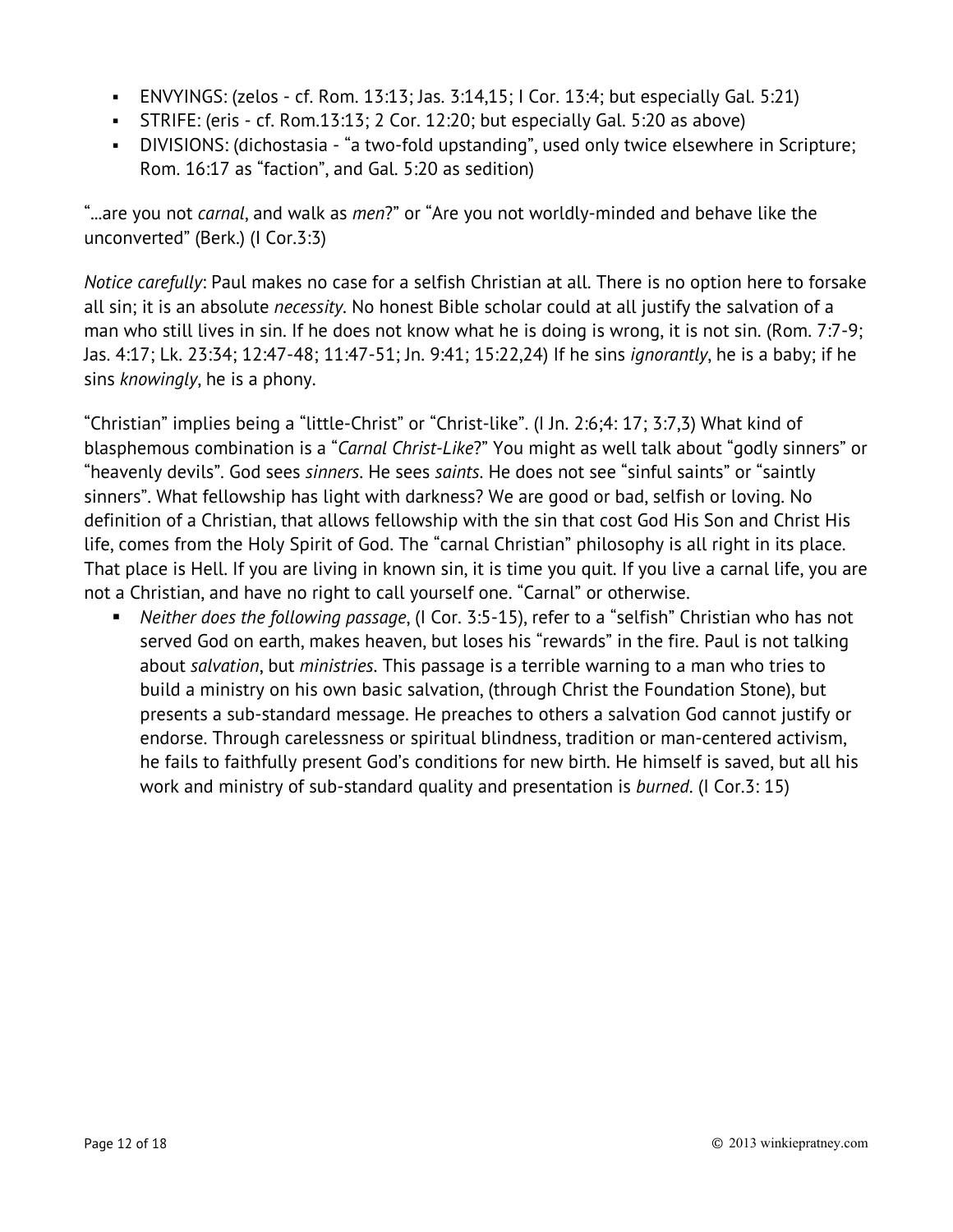# **COUNTERFEIT CONVERSION – PART 3**

## **The "People-Pleasers" (Social)**

*"For they loved the praise of men more than the praise of God" (John 12:43)*

This verse describes men who refused to confess that Jesus was the Christ because He was extremely unpopular with the scribes and Pharisees, leaders of Jerusalem.

These men were, of course, never saved. They chose to respect men rather than God, and as a result forfeited life. They were representatives of the third main class of religious people without true faith. We shall call them the "people-pleasers."

No mere regard for reputation has led the people-pleaser to choose religion. This has always been too unpopular with the crowd. But where it is not generally unpopular to be- come a professing Christian, where it will not lessen, but increase chances of popularity with many, a complex motive operates. It is the hope of securing happiness in a future world and to increase reputation here. This is their basic motive.

Many profess conversion or religion, when on a close look it will be seen that their leading object, prized beyond anything else, is the good opinion of the crowd. Sooner than lose this, they would deny their religious stand. Their whole "faith" is based on this. You can see by a close look at their lives that they will do nothing to lose this good opinion of men. They will not face the hatred, scorn, ridicule and unpopularity from unbelievers that must come if they really gave themselves up to root sin out of the world.

How can you tell a people-pleaser? If a man professes to love God and put Him first, yet makes the praise of men his idol, how can you tell? Test your own character by these signs if you hope you do not belong in the class of counterfeit converts...

They do what Paul says: "...*measure themselves among themselves*..." (II Cor.10:12), and for this reason do not find true faith.

There are a vast many people who, instead of making Jesus Christ their standard and the Bible their rule of life, obviously aim at no such thing. The great question they ask is - "Do I do as much in religion, and am I as good as others in the crowd or church around me?" Their aim is to keep up a respectable religious front for others. Instead of seriously asking for themselves what the Lord and His Word requires, they look simply at the common run of professing church people and copy them. They do that which is outwardly respectable, not primarily that which is right. *(Ps. 36:1-2; Prov.12:15; 16:2; 30:12; Eccl. 11:9; Judges 17:6; Matt. 6:1-7, 16-18)* 

People pleasers never bother to raise the standards of right around them.

Page 13 of 18 © 2013 winkiepratney.com They are not bothered that the general standard of piety is so low in the church that a visiting early church Christian would have to backslide to be in fellowship! People-pleasers like the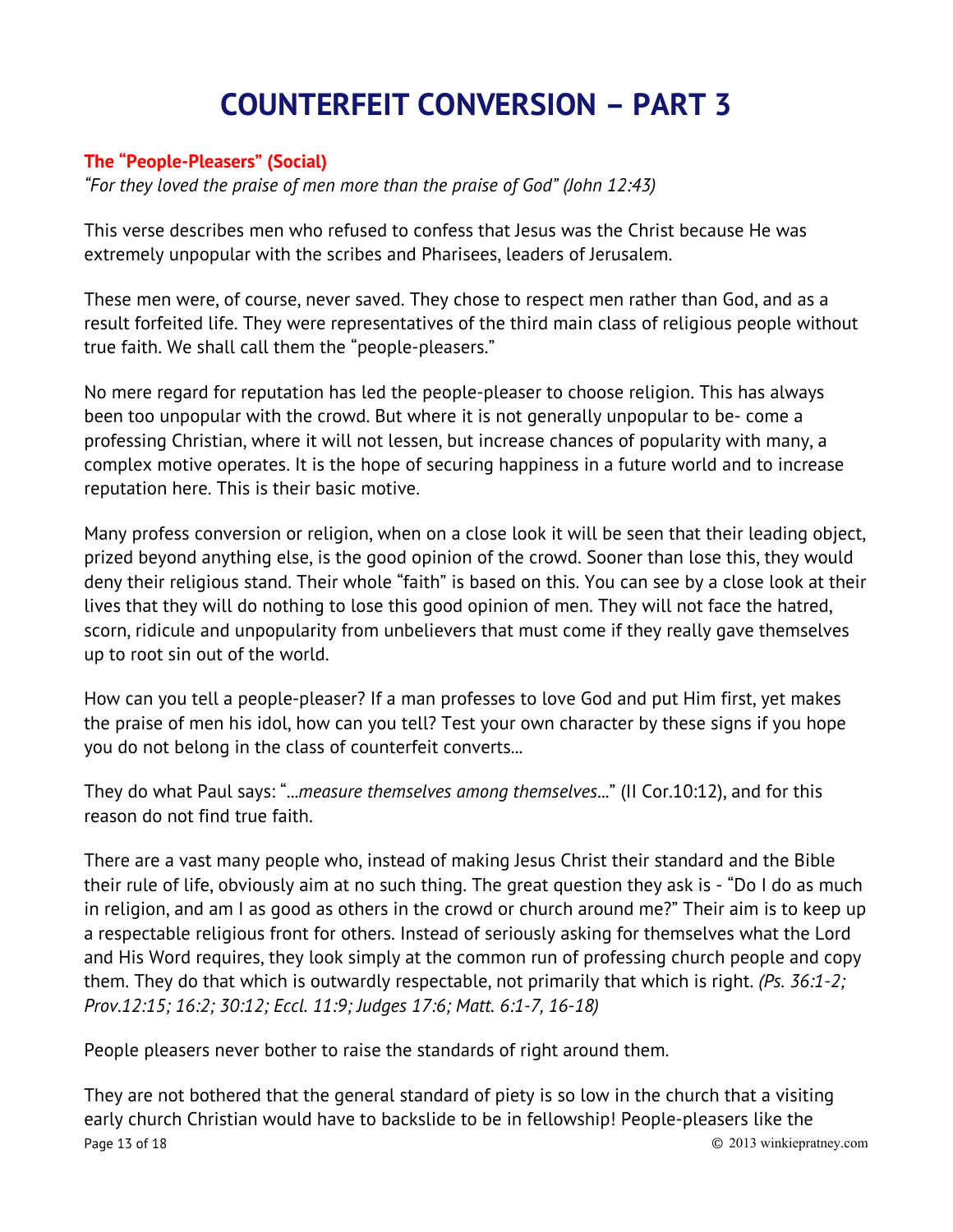"present" standard, because they have conformed their religious reputation around it. If the real friend of God and man tries to wake up the church and raise the tone of faith, he seems critical and meddling to the people-pleaser. *(Matt. 25; Jer. 14:10-14; Mk. 6:1-3; Acts 5:28)*

When Jesus denounced the church leaders of His day, they said, "He has a devil!" He dared to say that unless a man's righteousness exceeded theirs they would not make it. (Matt. 5:20) A large part of today's church people have the same attitude as the scribes and Pharisees, and the same destiny. Every effort to open their eyes to make them see they are living lives so low, so worldly, so phony that God is grieved terribly, only excites ill- will from them. They forget how Jesus said His strongest words of judgment to those who had a reputation of being the most pious people of His day. It was their hypocritical spirit that roused His soul. He saw through their fake fronts of piety, called them hypocrites and thundered over their heads the terrible words, "How can you escape the damnation of Hell!" No wonder there is excitement when the truth is told, when so many love the praise of men more than the praise of God. They do not seem to know that the lives of so many professing Christians are almost as different from God's standards as light is from dark. *(Lev. 11:44; Ps. 24:3,4; Jer. 23:9-22; 26:1-15; Rom. 6; I Thess. 4:3-7; Heb. 12:14; I Jn. 3:3-10; I Jn. 5:18)*

They often oppose men, measures, and efforts to wake the church as long as they are unpopular; but if they become popular, fall in with them.

The opposite is also true. If the work becomes unpopular they will turn against it. *(Matt. 3:7- 10; Mk. 6:14, 17, 20, 22, 26; Lk. 13:23-27; Jn. 6:60-66; 7:10-13; Acts 6:8-13)* Let a man of God begin to wake up churches to true faith. While he is little known, the people-pleasers are not reluctant to speak against him. But let him go on and gain influence and they will profess to be his warmest friends. *(Lk. 6:7-9; Jn. 2:23-25)*

This class of person stands with the crowd when it condemns a man, and turns the other way when he is honored. There is only one exception. That is, when they have become so far committed to the opposition that they cannot change without disgrace. Then they will be silent, until another chance comes up for letting out the smoldering fires that are burning within them. *(Matt. 22:15, 22, 24, 46; Luke 11:27-28; Acts 5:17-33)*

They never aim at forming a public sentiment in favor of godliness.

They always follow the crowd as it is, and feeling after the tide, go that way, shrinking back from everything that goes in the face of public sentiment. *(Jer. 42:16 cf. 43:1-7; Lk. 14:25; Jn. 9:18-25; Acts 24:24-27)*

People-pleasers separate God's requirements into two groups: those, which are strongly enforced by public feeling and those, which are not. They do the first to please men and break the rest as it suits them.

A people-pleaser is careful to stay away from sins forbidden by public opinion, but does other things not frowned on that are just as bad. He will never miss public worship - oh no! Because he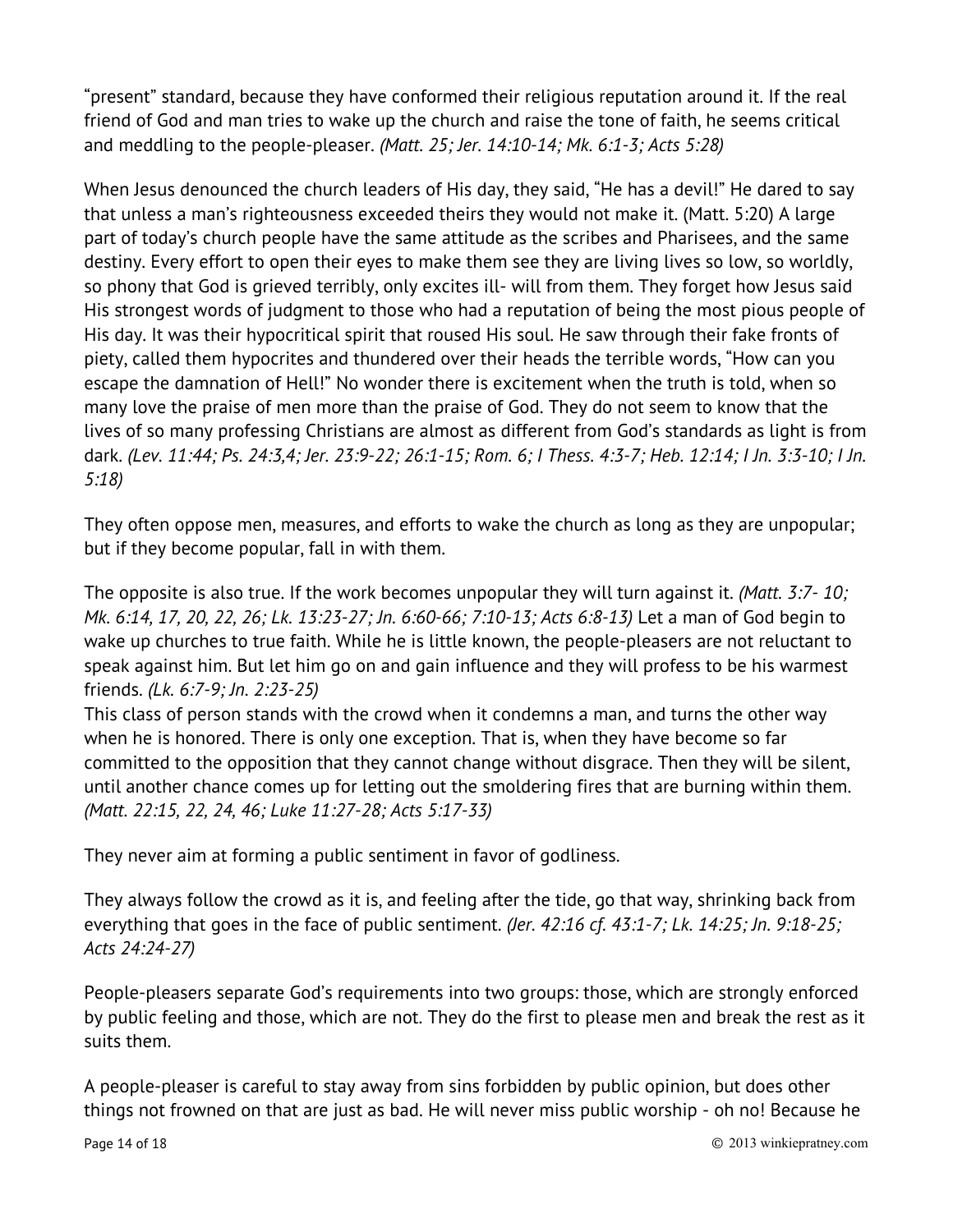could never hold a reputation for religion if he did... but neglects other things plainly required in the Word of God. When someone habitually disobeys any known law of God, the obedience he seems to have to other laws is not from a true love for God, but from selfish motives. *(Luke 16:10; I Jn. 3:3-6; Jn. 14:21)* He does not, in fact, obey any command of God. *(Jas. 2:10)* Obedience to God implies an obedient state of heart, and therefore nothing is obedience that does not imply a supreme regard to God's authority.

Now, if a man's heart be right, whatever God requires, he regards of more importance than anything else. *(Matt. 6:33; 22:36-40; 10:37-39)* If he regards anything else of greater importance, that is his god. Whatever we supremely regard, that is our god; if it is riches, comfort or pleasure, honor or power that is the god of our hearts. If it is Jesus, that man is a true Christian. If it is anything else, whatever his reason, it is his true god, and all his religion is selfish. He is a counterfeit convert. *(Luke 16:10-15; Deut. 6:5; Matt. 6:24; Jn. 8:34-36)*

How is it with you, friend? Do you habitually neglect any command of God because it is not sustained and enforced by public opinion? If you profess to he a true Christian, you probably do not neglect anything strongly urged by public sentiment. But how is it with others? Do you habitually practice some things acceptable among men that you know to be contrary to the law of God? If you do, write down your name: "people-pleaser". *(Luke 18:9-14)*

They are apt to sin away from home when they would not if they were with those they know.

Many a man who is outwardly very religious and respectable in his own community drops his mask at a distance and begins to act like he has always lived inside. If he is fairly sure no one knows him there, he will sin. If he is a religious man in church, away from church company he is ready to "let his horns grow". The true Christian in love with God does not lead a double life. The things that make him happy in church are the same things that make him happy a thousand miles away from it. *(Matt. 15:8; Jer. 23:24; Titus 1:16; Titus 2:7-15; Jas. 2:9; I Jn. 2:3-6, 23)*

A people-pleaser also often indulges in secret sin. I am now speaking of something by which you may know yourselves. If you allow yourself any sin secretly, (when you know how to get out of it but you can "get along" without any human being knowing it), know that GOD sees it, and He has already written down your name, "hypocrite"! You are more afraid of disgrace in the eyes of men than disgrace in the eyes of God. If you loved God as you claim to, and were tempted to do such a thing, you, as a true Christian would react like Joseph: *"How can I do this wicked thing and sin against God?" (Gen. 39:7-9; Ezek. 8:12; Job 31:33-34; Rom. 2:16-29; 2 Tim. 2:19)* 

They may not secretly sin, but secretly neglect duties that if known would bring them shame. Things like Bible study and secret prayer, for instance. They will appear very pious at church, but in the privacy of their own rooms, live different lives. How is it with you? Do you habitually and secretly omit some things, knowing how and why you should do them, and yet are careful to perform all your public duties? Need it be said that you *"love the praise of men more than the praise of God"?*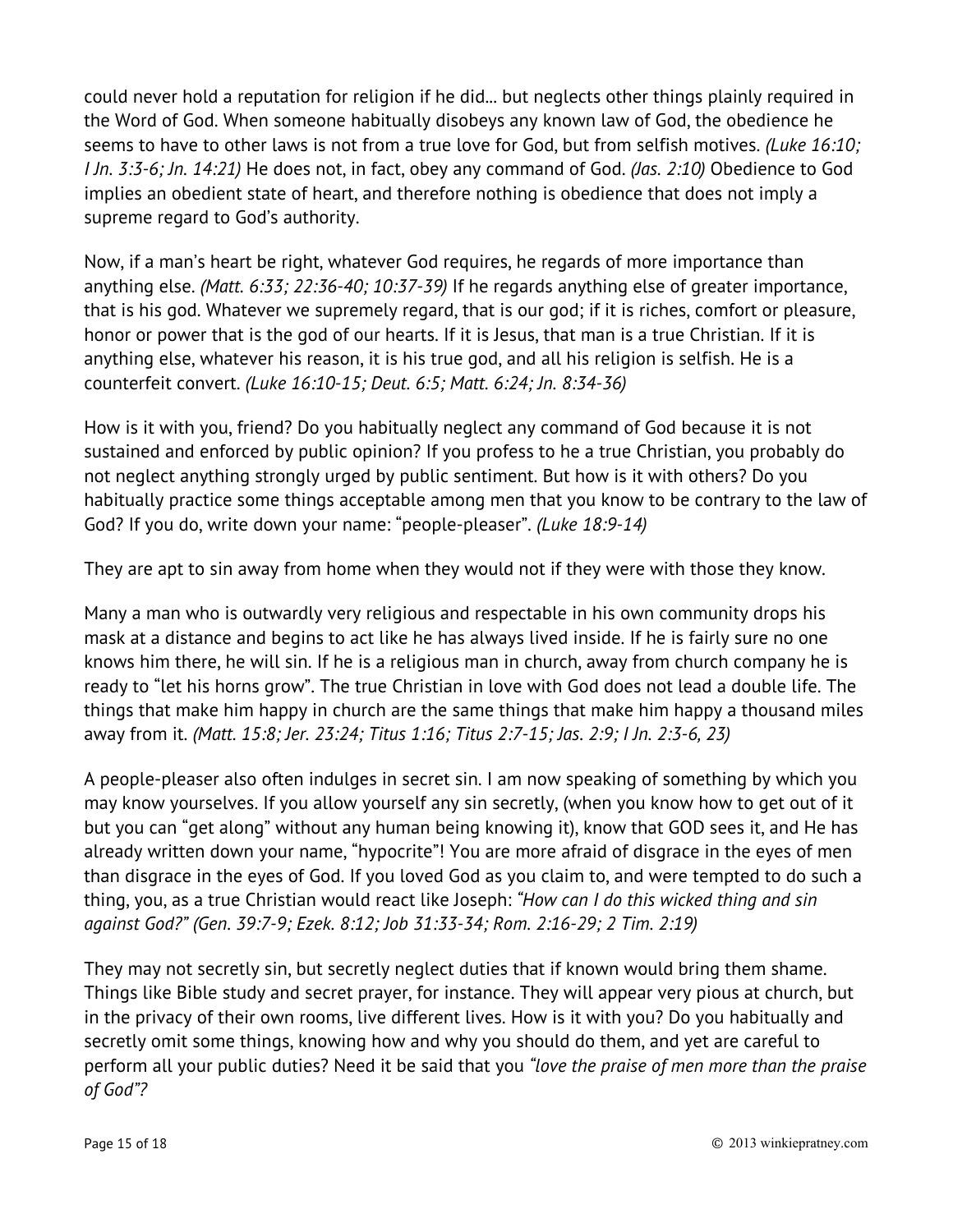People-pleasers dread the thought of being called "fanatical".

They miss a first principle of Scripture: That all the world is wrong! The world's feelings are all against God, and every one who intends to serve God must, from the start, oppose its opinions. It is true and always has been, that *"they that will live godly in Christ Jesus shall suffer persecutions".* They shall be called "fanatical", "extreme" and the like. They always have been and always will be, as long as the world is wrong. *(Matt. 5:11-12; Jn. 15:18-25; Acts 14:22; Acts 21:27-31; 26:24-29)* But people-pleasers never go further than people's opinions. They say they "must" do this to influence such men.

Right against this, is the purpose of God's true children. Their leading aim is to reverse the world's order and turn the world upside down, to bring all men to obey God and all the opinions of men to conform to the Word of God. (*Acts 17:6; Acts 2:37-40; Luke 12:49; Matt. 3:1-3; 4:16-17; Jn. 8:44- 50; 12:37-43)* 

They are very intent on making friends on both sides of the line.

They always make compromises and concessions to the crowd. They try to take both sides. It has always been so for centuries, that men could make a good show of religion without ever being labeled as "holy". The standard is still so low, that a great mass of churches still try not to be set down as "reprobates" on one hand or "fanatics" on the other. They are "fashionable Christians!" Their style of religion is fashionable and popular and they generally follow the world's fashions in dress and custom. No matter what God re- quires, they are carefully determined not to offend His enemies. If they are ever faced with a choice between pleasing their crowd or God, they will offend God. *(Prov. 4:14; Ex. 23:24; Matt. 14:1-10; 21:23-27; Luke 12:51-53; Jn. 15:14; Rom. 12:2; Jas. 4:4)* 

They will do more to gain the applause of men than the applause of Heaven.

They are more anxious to know what men think about them than about what God thinks. If such a one is a minister preaching a sermon, or a singer giving a song, they fish for compliments, more interested to know what men thought of it than what God thought of it. If an elder or church member prays or speaks in a meeting, if he is a people-pleaser, he is thinking, how he sounds to those who listen. *(Matt. 15:7-8; 23:14; Jude 16; Jas. 2:1-4)* If he makes anything like a failure, the disgrace of men cuts him ten times more than the thought that he has let God down or hindered others. *(I Cor. 7:23; Eph. 6:6; Col. 3:22-23)*

Females of this kind are vastly more concerned in church with how they look in the eyes of men than how they look in God's eyes. You can see at a glance what this religion is, the moment it is held up to view. No one is at a loss to say what that man or woman's name is. It is hypocrite. They go into God's house with hearts as dark as midnight, while everything on the outside is respectable and decent. *(I Sam. 16:7; Matt. 23:5-7; Matt. 23:28; I Peter 3:3; II Cor. 5:12)*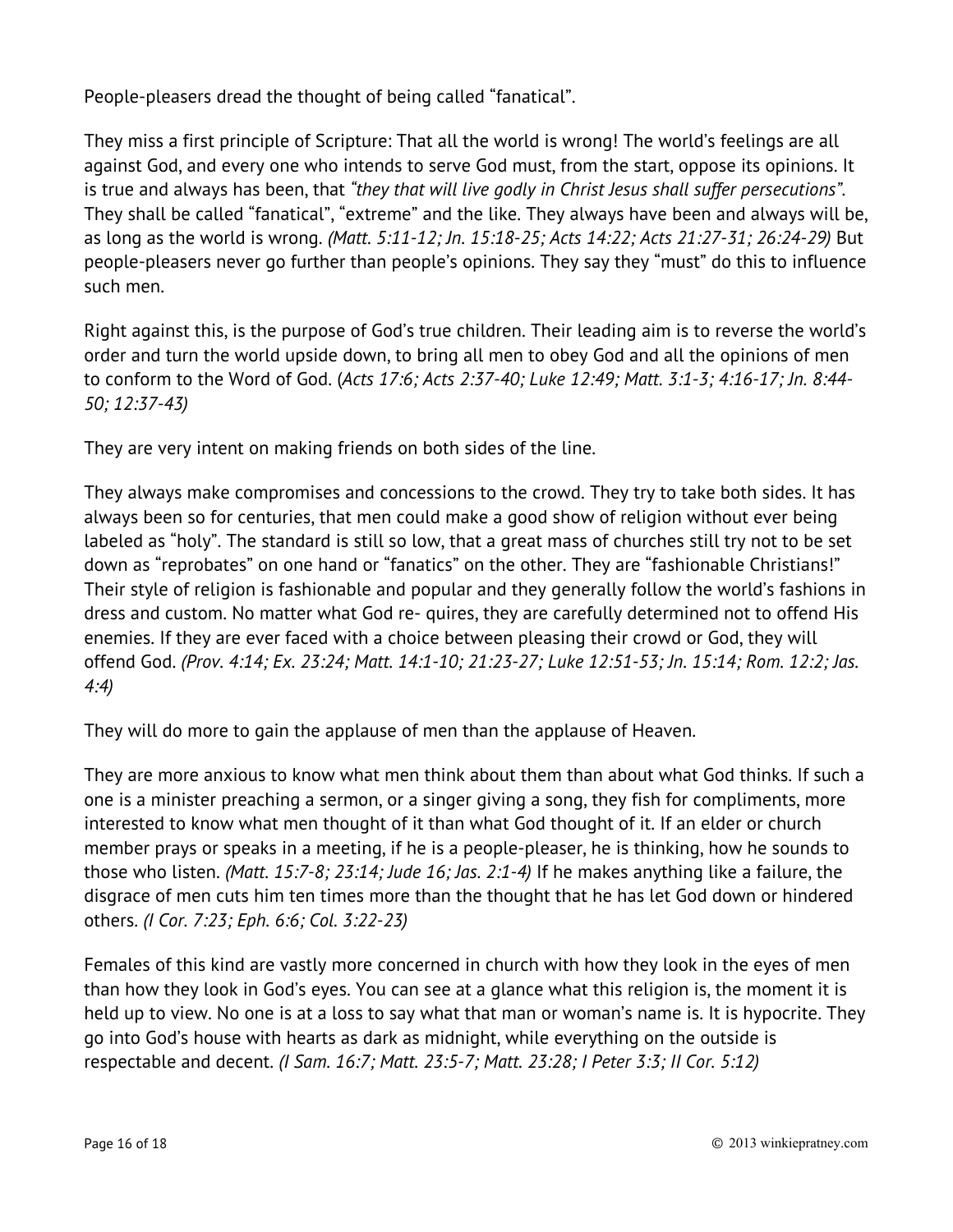They are often ashamed to do what they should; so much ashamed they will not do it! When a person is so much ashamed, it is plain that his reputation is his god. How many people-pleasers do you know? They are ashamed to acknowledge Jesus Christ, ashamed to reprove sin in high and low places, ashamed to speak out when Christianity is assailed! If they really loved God, how could they be? If a man really loved a girl, would he be ashamed to defend her if she was slandered? If a man's children were abused, would he be ashamed to stand up for them? Not if he loved them, *(Mk. 8:38; Joel 2:26-27; Jer. 17:13; Rom. 1:16; 9:33; 10:11; I Tim. 1:12; Phil. 1:20; Heb. 2:11; I Jn. 2:28)* The people-pleaser does not really love God. He loves himself and his reputation among others. When among church people he is very bold for the truth and makes a great show of his faith. But put him among Christ's enemies, where it would be a reproach to be called a Christian, put him to trial, and he will sell Christ out like Judas or deny Him before His enemies. *(Matt. 10:32-33; 26:47-50; Mk. 4:16-17; Luke 9:26; 12:9; John 1:20; 9:22; 12:42; Acts 3:13)*

There is a great deal more apparent piety in the church than true piety. There are many things, which sinners suppose are good which are abominable in the eyes of God. It is easy for people to take credit for people-pleasing lives and make themselves believe they are models of piety, when in fact they are only examples of hypocrisy.

But for the love of reputation and fear of disgrace, how many in the church would break out in open apostasy? All that holds them back from open sin is public opinion, fear of disgrace, and desire to gain credit for virtue. When a person is good from a regard to God's authority - whether public sentiment favor or frown upon it - that is the true faith. *(Jn. 8:28- 29; Acts 5:40-42)* If, otherwise, they have their reward. They do it for the sake of gaining credit in the eyes of men, and they gain it. *(Ezek. 14:6-8; John 7:3-7)* Who will agree to take the Bible for your rule and Jesus Christ for your pattern, doing what is right in all cases, whatever man may say or think? If you are not willing to take this stand, you are a stranger to the grace of God. A people-pleaser is by no means His child. If you are not resolved upon doing what is right, public sentiment or not, you love the praise of men more than the praise of God.

Friend, I have been honest with you. If I did not really love you or care, I would not have risked your censure. I have told it like it is. If you mean to be a Christian you must give yourself wholly up to Christ. You cannot float along to Heaven on the waves of public sentiment. I will not pretend you can when God says you cannot. *(Luke 14:25-27; I Thess. 2:3-6)*

Do you ask, sinner, what is to become of all these professing Christians who are conformed to the world and who love the praise of men more than the praise of God? The Bible answers. They will go to hell, with you and with other hypocrites, just as certain as that the friend of the world is an enemy of God. *(Luke 6:26; 12:8-9; Matt. 7:21-23; II Tim. 2:12; I Jn. 3:15-17)*

*"Wherefore come out from among them, and be a separate people...and I will receive you, saith the Lord...and will be a Father to you, and you shall be My sons and daughters" (2 Cor. 6:17-18).*